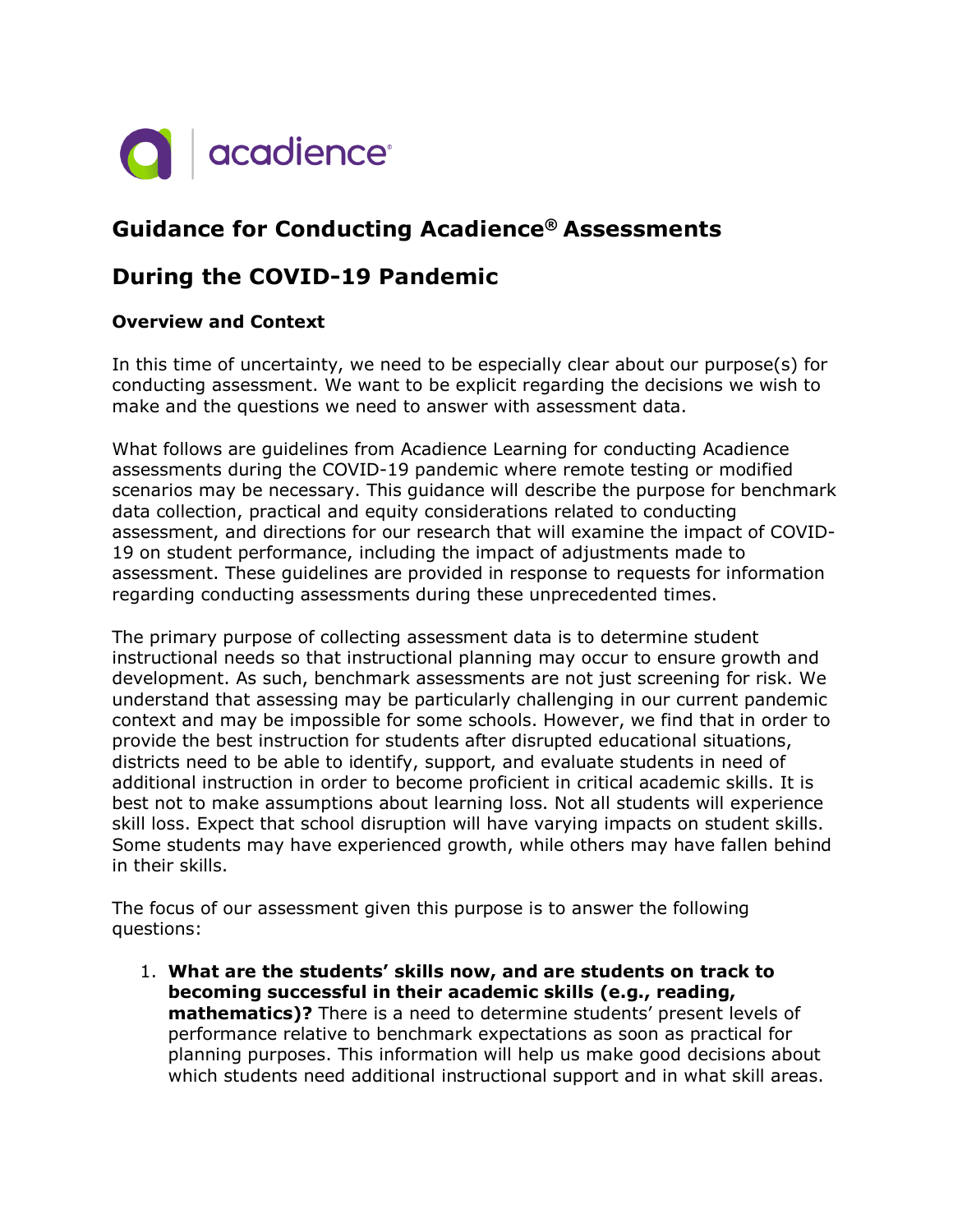Corroborate findings with other available data sources. The benchmark data will also give us important information for goal setting.

2. **Is the student making adequate progress toward important reading and math outcomes?** For example, use Acadience Reading K–6 benchmarks and Pathways of Progress to set individual student learning goals and monitor students' progress toward those goals. Use progress monitoring in a more targeted and strategic fashion. This may mean monitoring some students less frequently depending upon resources. Consider an interim check-in for students between benchmark assessments. Out-of-level monitoring may be needed for some students. Consider how to best leverage the use of Acadience Reading Survey and Diagnostic assessments to be very strategic. More information about progress monitoring is available here.

These questions are consistent with our Outcomes-Driven Model, but here we need to approach answering them more strategically and with greater efficiency. Given these questions, conducting a benchmark assessment as soon as possible at the beginning of the year and as efficiently as possible is a high priority. We recommend that follow-up diagnostic assessment be used very judiciously and only for those students with greatest need *when/if* educators are unclear about what to target for instruction.

## **Practical Considerations**

Schools across the nation are planning for a wide range of instructional delivery models during this time. These models will require teachers to alter many of their typical teaching strategies and routines. Students will learn new protocols and procedures (e.g., social distancing, virtual meeting, a hybrid of remote and inperson learning, and altered schedules or calendars). For this reason, we advise giving both teachers and students some time to assimilate to these new routines and work out any challenges before universal screening begins. We recommend initiating your assessment plan after students have been in school for enough time to establish a rapport and comfort with their new tools or procedures. For example, you may wish to wait to begin assessing students until after 7-10 days of instruction in the new "classroom" situation. The need for this adjustment time must be balanced with the need to determine current levels of performance and make instructional and resource allocation decisions quickly. Making assessments a routine part of what is done at the school and not a big deal (e.g., creating an atmosphere of normalization) will help.

Assessment conditions will likely mirror the options for schooling this year. As such, assessment may be in person, online, or may be a hybrid approach. Conditions may shift pending spikes in the virus outbreak, so it is best to consider how to prepare for each option. We recommend that educators prioritize the assessment of critical skills (i.e., reading/language arts and math) and work toward completing assessment accurately, quickly, and efficiently. Adequate training and pre-planning will maximize the likelihood that this will occur.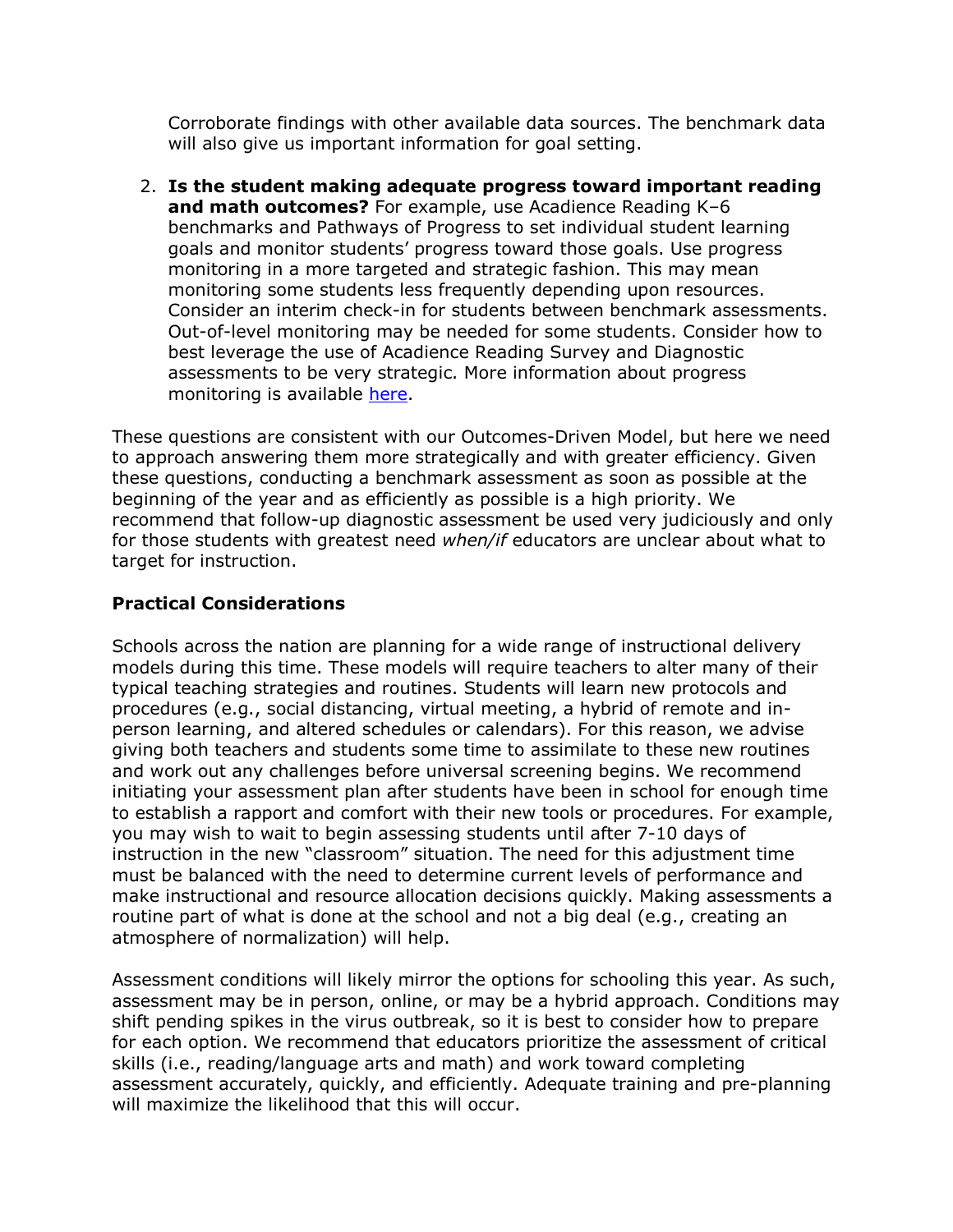With respect to using data to plan instruction, we recommend addressing instructional gaps through a combination of Tier 1 adjustments and small group intervention. In instances where large percentages of students are Below or Well Below Benchmark, Tier 1 intervention is the most practical and efficient target of opportunity. Provide targeted intensive support only for those students with the greatest needs.

#### **Health and Safety Considerations**

The need for safety precautions might change as we learn more about the virus. Assessments should be conducted in as safe a manner as possible. The best approach for in-person assessment is to follow school and/or district policy regarding social distancing and wearing of masks. It may take some time to become accustomed to the use of masks, and assessors may want to try clear masks and face shields. Sitting 6 feet apart is new to assessment. Typically, the student and assessor are close to each other. Under social distancing and/or remote assessment conditions, we recommend assessors monitor students and consider the impact of distance on student performance.

## **Equity Considerations**

We want to ensure equity and access for all students. As such, we recommend that schools provide maximum flexibility with assessment options. Considerations include what type of equipment, internet service, adult supervision, and privacy is needed for the assessment options that will be used. Some options may present concerns related to access for many of the children who need additional school support and whose home situations are unable to provide the equipment required to conduct remote assessment. Schools/districts should consider alternative ways to accomplish the assessment, or provide the necessary equipment and materials to families so the assessment may be completed.

#### **Options for Conducting Assessment**

*In-Person Assessment (face to face).* If schools are open with face-toface instruction, we recommend conducting the benchmark assessments in person. We recommend flexibility with the benchmark windows. The benchmarks will provide important information for support decisions and will assist in planning for the school year. This benchmark assessment data will provide educators with information about student needs and the impact of school closures on student skills. If availability of in-person assessment is limited, we recommend prioritizing the use of in-person assessment with those students for whom you have the greatest concern and assessing remaining students using remote assessment.

*Remote Assessment (not face to face).* We have received requests for information regarding remote or online testing. There is no way to control all of the factors that will impact the assessment results due to vast differences across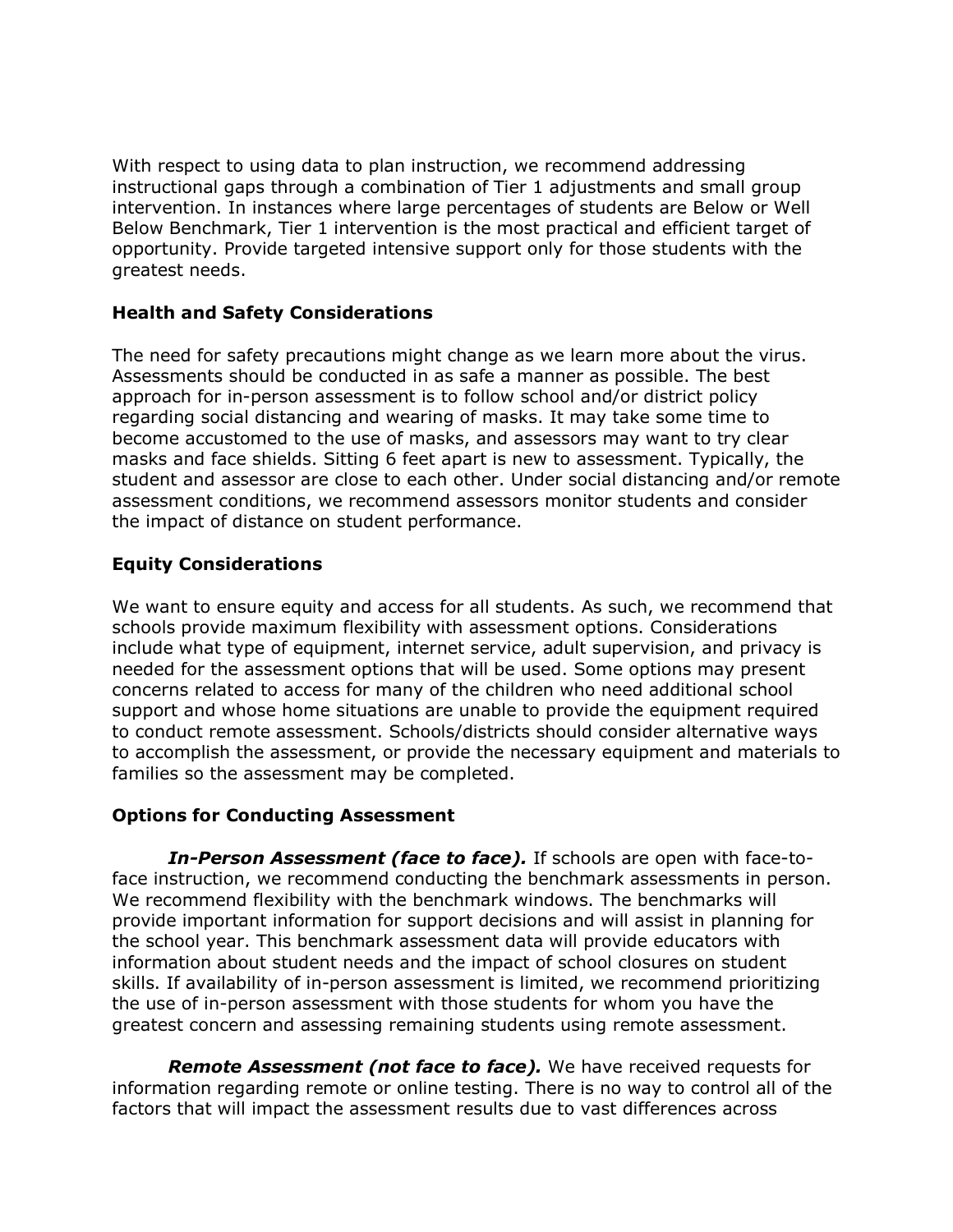households with regard to technology and availability of an adult to supervise/monitor the assessment. That being said, we value the fact that educators wish to keep their assessment going and we would like to be supportive. As such, we offer a number of ideas for accomplishing assessment remotely. Options are described in greater detail with the information specific to each of the Acadience assessments that follows this overview. For each option, parent/caregiver support is recommended, at least for setting up the environment, but also for monitoring to help the assessment goes smoothly. Basic set-up options might include:

- Screen sharing where the student is on a computer or tablet with sound via computer, tablet, or phone. With computer screens and an internet connection, some tests may be conducted by showing student materials on a computer or tablet screens, similar to how a Kindle book may look. Assessors may use a mouse cursor or remote pointer for tracking assistance during the assessment when screen sharing.
- Paper/pencil assessment provided to the student at home, with the student on a smart phone or other device using tools such as FaceTime or Skype.
- With Acadience LNF and NWF measures, you may also want to consider taking these steps to ensure you can see where students are pointing as they read:
	- $\circ$  Download the student materials for the appropriate grade and time of year from here.
	- o Put the student materials file into your videoconferencing tool's chat box.
	- o Ask your student to share their screen. Caregivers may need to help, especially when you're assessing young students.
	- $\circ$  Ask your student or the caregiver to open the file and scroll to the appropriate form.
	- o Explain to your student that they should use their cursor to point to the words as they read.

*Hybrid Approach.* A hybrid approach means that some assessment might be conducted face to face and some might be conducted remotely. This option would most likely be used if schooling is conducted via a hybrid approach (e.g., some in person and some online). If the availability of in-person assessment is limited, we recommend prioritizing in-person assessment with those students for whom you have the greatest concern and assessing remaining students using remote assessment.

#### **How to Conduct Remote Assessment**

Logistical considerations for remote assessment include management of materials required to conduct the assessment, scheduling the meeting time, and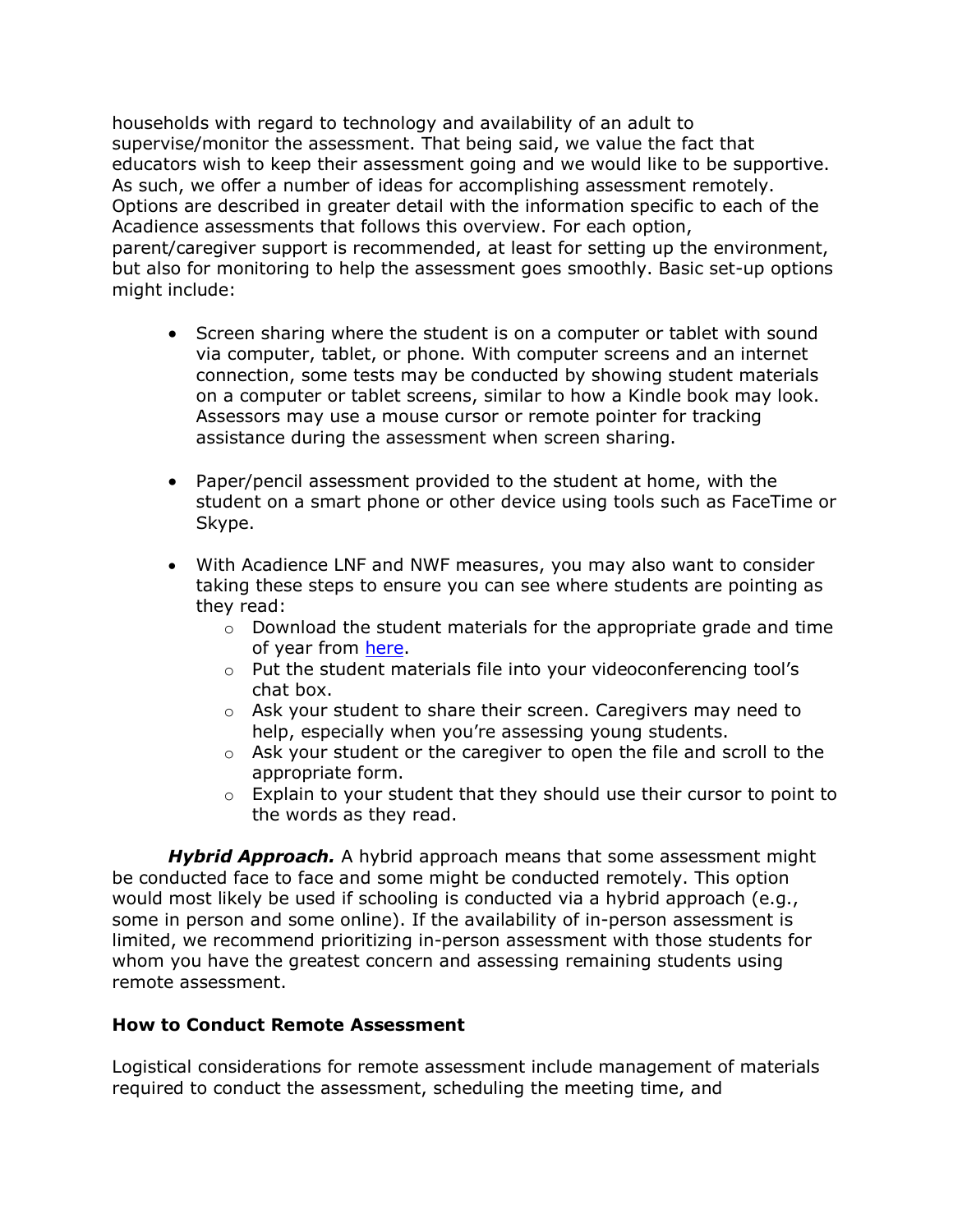understanding and communicating the roles of the people involved in the assessment process.

**Materials** needed for remote testing with paper/pencil include the following:

- Assessment booklets and scoring booklets
- Timer
- Pen or pencil
- Computer with camera and speaker for video conferencing
- Virtual meeting software (e.g., Zoom, Google Meet, GoToMeeting, FaceTime, Skype, Join.me, Adobe Connect, or any other district/school recommended and supported meeting platform)

**Materials** needed for remote testing with Acadience Learning Online (ALO) include the following:

- Touch screen tablet administration and scoring device equipped with the ALO app
- Computer with camera and speaker for video conferencing
- Virtual meeting software (e.g., Zoom, Google Meet, GoToMeeting, FaceTime, Skype, Join.me, Adobe Connect, or any other district/school recommended and supported meeting platform)

We recommend creating a schedule for assessment meeting times. Consider creating a sign-up via Google Docs or offer parents/caregivers at least three possible times to choose from. Once a time is determined, send a meeting invitation with the link.

Everyone involved (e.g., school personnel, students, and parents/caregivers) has a role to play. We recommend specifying and communicating the expectations for those roles so that an optimal experience occurs. We recommend that schools/districts attempt to standardize their approach within the school or district. In order to create an optimal testing environment, the roles of each participant are described here:

*School personnel/assessor role.* We recommend that school personnel provide information and notification regarding remote assessment to parents/caregivers in advance of conducting the assessment. Consider sending home a letter explaining the caregiver/parent role in assessment. Ask parents/caregivers to provide a space with minimal distractions for the student and to have the computer or tablet device ready along with a phone on hand. A sample letter is provided in this guidance.

Before starting the assessment, be sure the student has any necessary assessment materials. Materials should be placed in a sealed envelope marked to indicate that it should not be opened before the assessment. Materials may be sent home via mail or delivered to families via school-based pick up.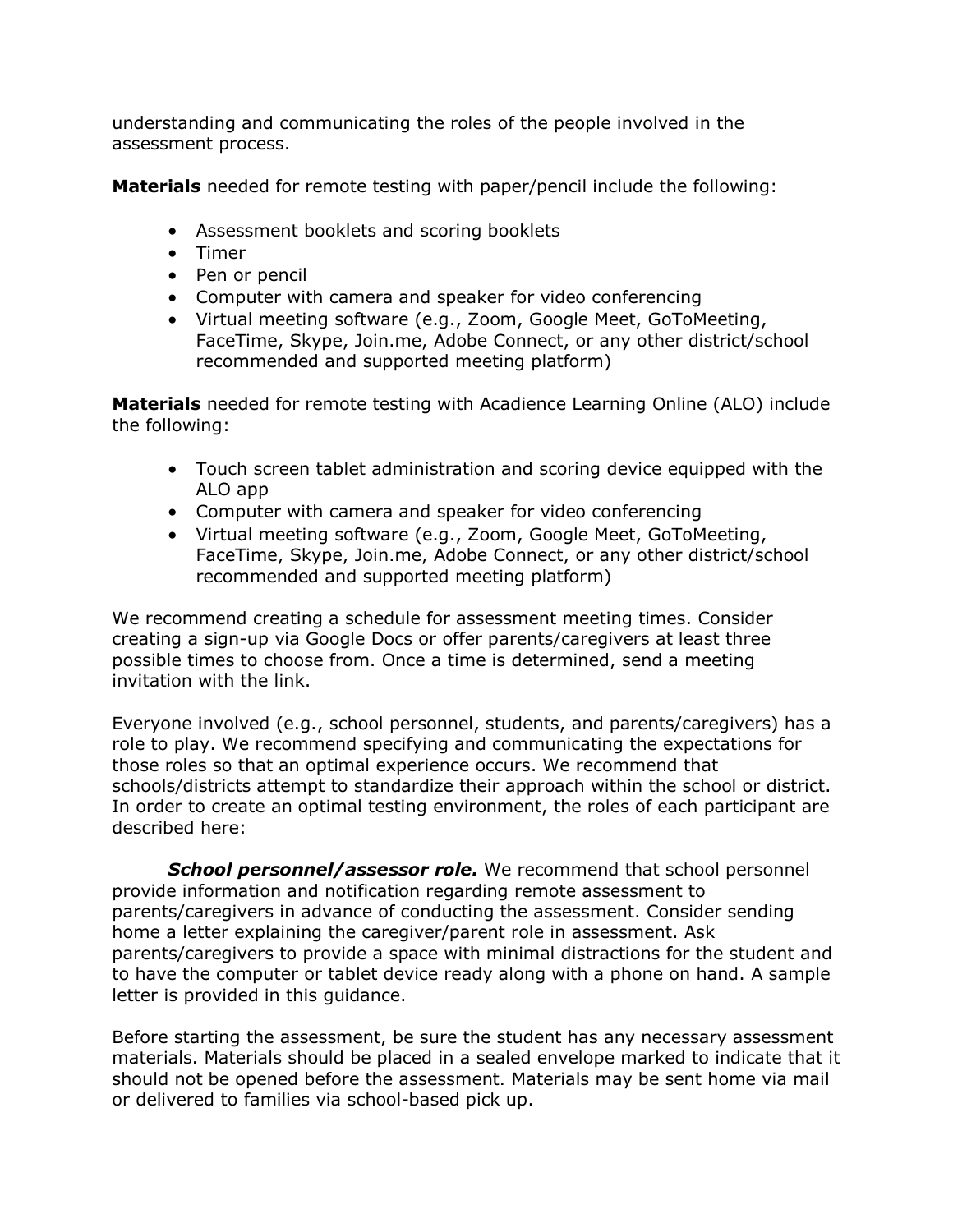If screen sharing, check that the format of the document will fit the available screen. Keep in mind that while the student materials may be made available digitally/electronically, the assessor needs to have either paper/pencil scoring booklets or a tablet for scoring purposes (e.g., Acadience Learning Online). Finally, when entering data, note if the assessment was completed in person or remotely.

**Parent/Caregiver role.** A parent/caregiver/adult in the home may need to assist with set-up. A quiet, distraction-free space for the student to complete assessment tasks without interruption is best. Families should plan for 15 minutes per student. Many assessments include the support of a proctor - someone to help with all technology issues and help the student to do their best. Parents/caregivers together with the assessor should identify who the proctor is.

The assessor will need to explain the assessment process and inform the parents/caregivers of the limits of the support they may provide. Listed below are suggestions for explaining the parents'/caregivers' role in the assessment.

- Explain that the purpose of the assessment is to gather accurate information about the student's essential early literacy and reading skills. The information will be used to help plan instruction for their student.
- Inform the parent/caregiver that the assessment is standardized. This means that it is a requirement of the assessment that specific directions be given, timing be exact, and that any directions and prompts to the student be provided by the assessor. It is important that the student respond independently, without any additional help or prompting from observers.
- Acknowledge that it is natural to want to help their student. Reassure parents/caregivers that if their student performs differently during the assessment than what they see the student do at home, you will document their comments about any differences they notice once the assessment is completed.
- Provide time for the parents/caregivers to ask questions related to the assessment.
- If the parent/caregiver provides prompts or assistance to the student after the assessment begins, you may need to provide a gentle reminder to the parent (e.g., "Remember Mr./Ms. \_\_\_\_, we need to let respond without any help.")
- Thank the parent/caregiver for their help. Let the parent/caregiver know that you will score the assessment after the meeting, so will not provide immediate results. (If the assessment results will be provided at a later time, for example during an upcoming parent-teacher conference, or in a parent letter to be sent out after the assessment, you can let the parent/caregiver know that.)

*Child role.* We want students to do their best during the assessment. During remote assessment, students must let the assessor know if they cannot clearly hear and/or see during the assessment, just like during an in-person assessment.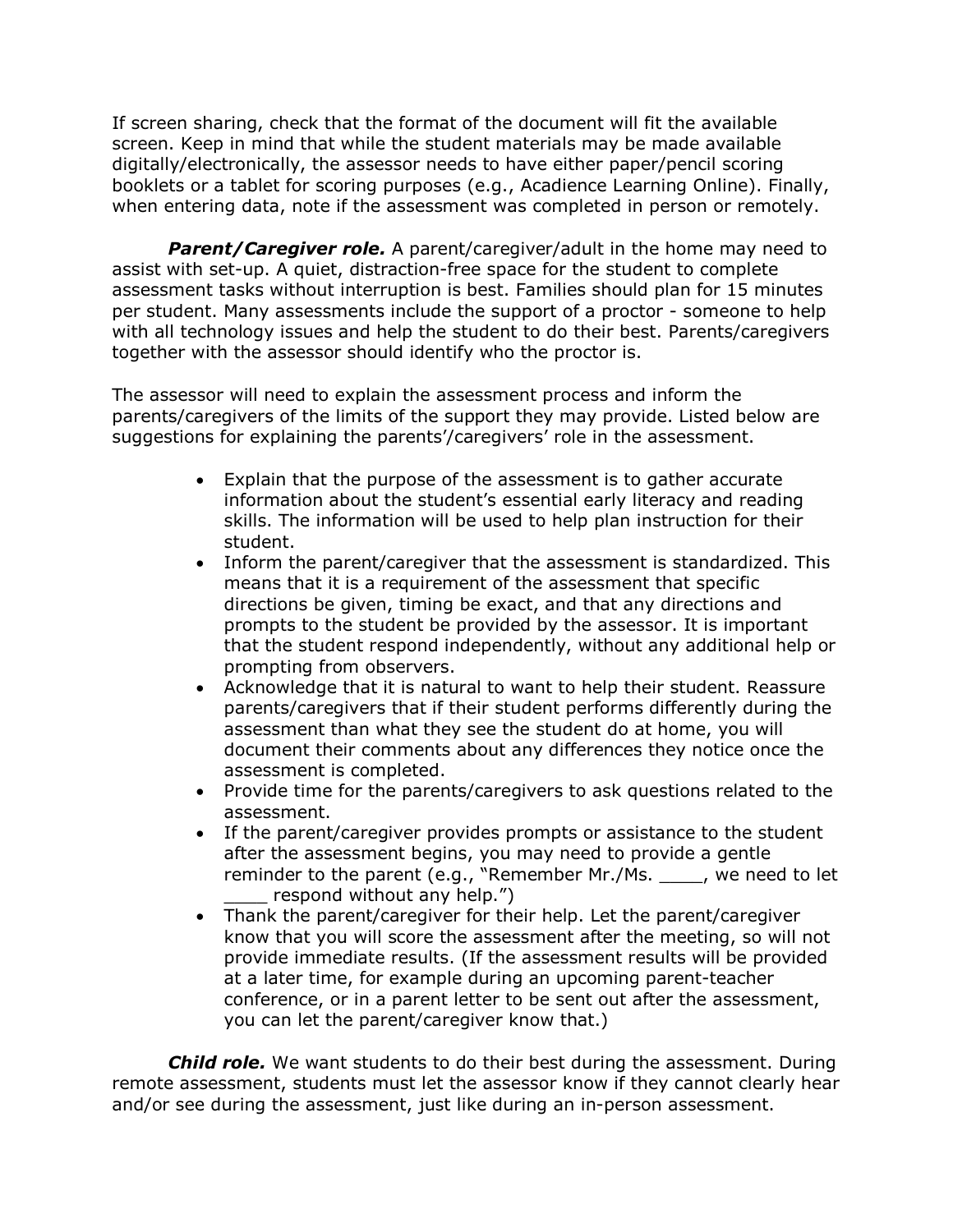Configurations for remote scoring may vary by the assessment (see assessmentspecific guidance) but may include the following:

- Scoring on an ALO touch-enabled tablet while using another computer device for the meeting to see the student and to screen share.
- Scoring with paper/pencil while using a computer device for the meeting to see the student and to screen share.
- Either of the above plus a phone for audio. If using a phone, it is ideal for both the assessor and student to be hands free. The child should not need to hold the phone but rather use the speakerphone option or earbuds/headphones.

## **Maximizing Assessment Fidelity and Validity**

To maximize the likelihood of obtaining useful assessment data, aim to limit or minimize departures from standardization as much as possible. Document any departures from standardization for consideration when interpreting the assessment data. Consider how adjustments made to administration conditions may impact the reliability and validity, and appropriately adjust conclusions or recommendations adding notes of caution where needed. The standards (i.e., benchmarks) used for interpretation will remain the same.

For all assessments, we recommend that assessors review the information in the Assessment Manuals relevant to accommodations used during the assessment. For each assessment the information is located in a section labeled "Approved Accommodations." These sections explain accommodations that may be provided to students. For example, enlarged print for students with visual impairments. Accommodations that are unapproved and may impact interpretation also are discussed. In instances where unapproved accommodations are used, intraindividual comparisons may be considered more appropriate than comparing student data relative to benchmarks.

Everyone must be trained to administer and score with high fidelity. We recommend having your Acadience Mentors in the school/district use the Assessment Accuracy Checklists to support training needs, provide booster training sessions, and conduct fidelity checks. Assessment Accuracy Checklists can be found in Appendix A of the Acadience Reading K-6 Assessment Manual. Examine fidelity of data collection in an ongoing fashion.

Pre-correct for parents/caregivers providing too much support during the assessment. We recommend communicating the purpose of the assessment to parents and other caregivers (see previous section). Consider the use of an analogy. For example, at regular physical health check-ups, parents want an accurate estimate of where their child is at so that the doctor knows whether or not the child needs intervention to improve their physical health. The same is true for these educational check-ups. Without accurate data, needs may not become known and addressed. Obtaining accurate data helps us to know where we are at so we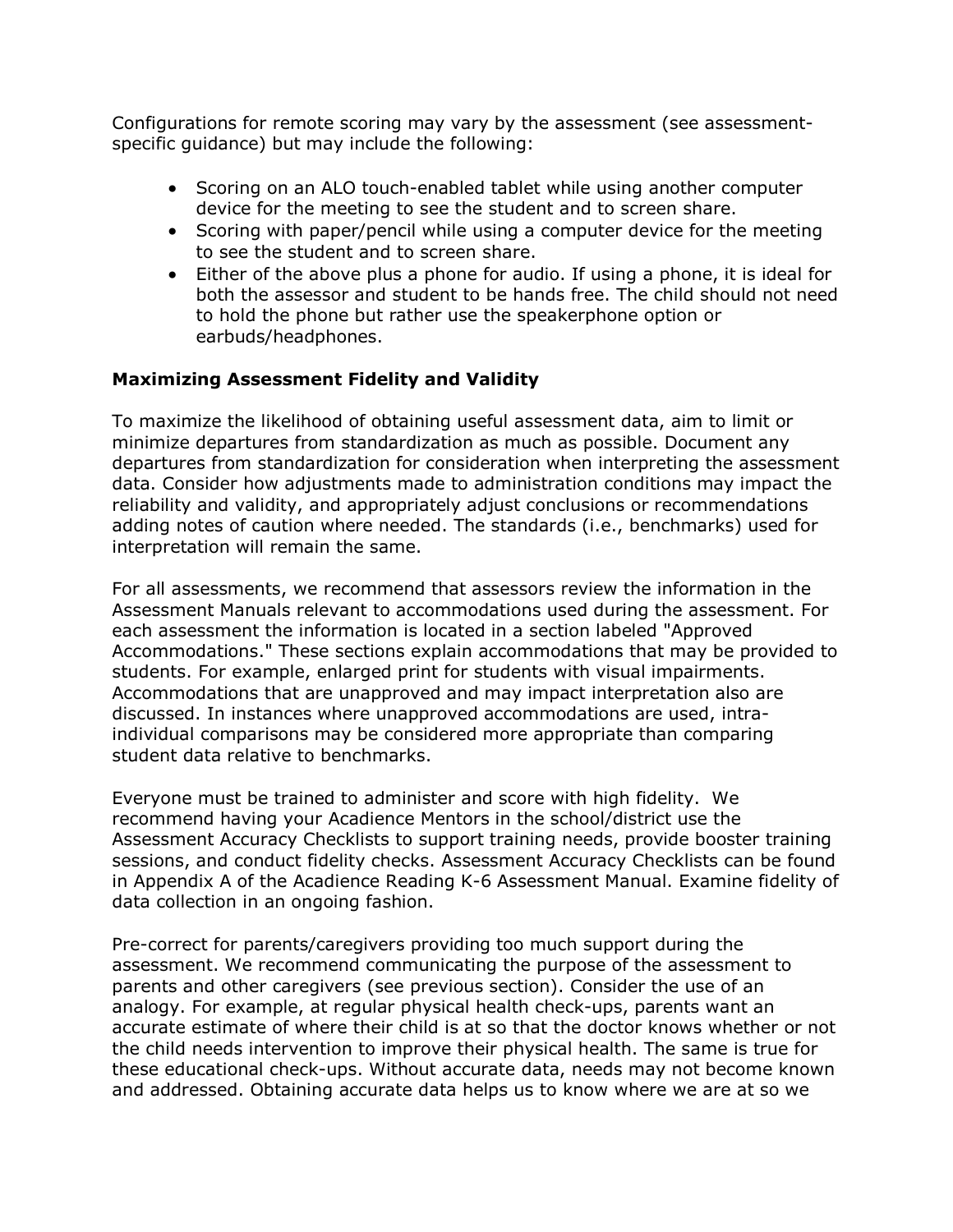can move forward from there. Parents/caregivers need to understand the important role they play and the scope of that role. Make sure the parent knows that the data will not be a part of the student's grade.

Finally, we realize the challenge of doing an assessment remotely that would have normally been done in person. Assessors may miss the opportunity to obtain information that would have been observed during an in-person assessment.

#### **Resources to Use Data Effectively**

Resource needs with respect to data interpretation and use will depend on the experience of teachers/educators. Some of your best resources are going to be the experienced teachers and Acadience Mentors in the school/district. We recommend that educators use the assessment data to set meaningful, ambitious, and attainable goals. Pathways of Progress, currently available for Acadience Reading K–6, will be very useful in this context. Additional information about Pathways is available here.

#### **Other Resources**

We recommend the Acadience Reading Lexile Report to provide information that parents and families can use to access reading resources online. The Lexile Report provides a Lexile level for each student, which provides a good estimate of books that would be at an appropriate reading level. An online resource to help find appropriate books based on the student's Lexile is available here.

Parent-friendly information about choosing books for children can also be found at Reading Rockets. The Reading Rockets website also has a section dedicated to parents.

In addition, the Institute for Education Sciences Regional Educational Laboratory Program has a website here devoted to resources for families and caregivers in support of children's math skill development.

#### **Research on Impacts**

Acadience Learning will continue to examine the data obtained throughout this period for patterns. We are implementing ways to track the manner in which assessment data were collected (e.g., in person or remote) as those data are entered into Acadience Data Management (ADM) or Acadience Learning Online (ALO). We may consider a more longitudinal examination of student growth, such as measuring growth over a two-year period. Finally, we will have the opportunity to examine differential impact across skills.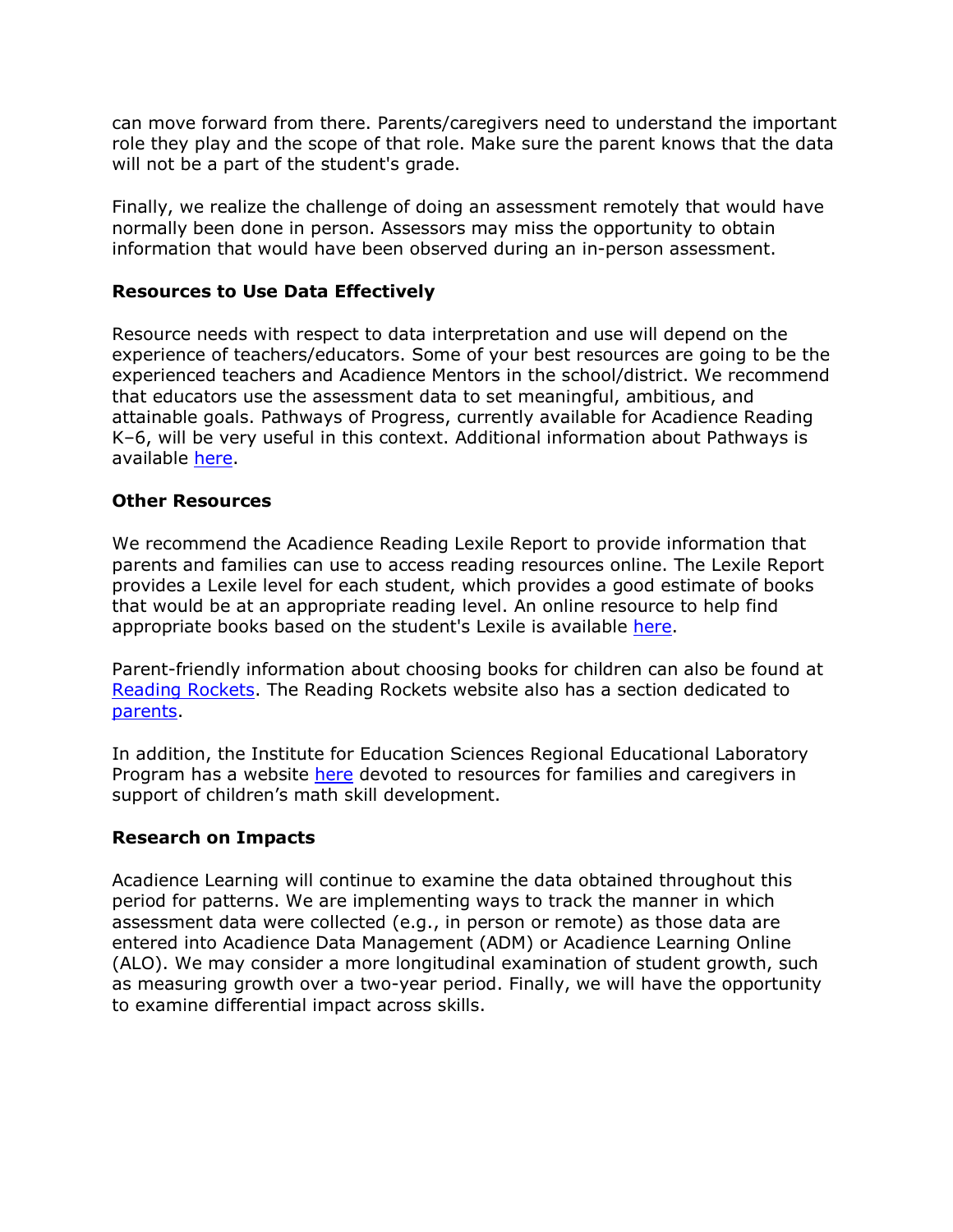### **Conclusion**

If you choose to conduct assessments during this time period, these are our guidelines for this present time. As data are collected and we learn more about the types of experiences and outcomes that result from these implementations, our guidance may evolve to create recommendations aligned with optimal testing experiences. Note that these recommendations are nonstandard accommodations for most Acadience Learning assessments in a nonstandard time. As such, caution is urged in the interpretation of these data and we encourage notation of the experience (e.g., via remote meeting or any other modification). Because all of your data will likely be collected in this same format, the reports can be useful to inform instruction and identify students who may need additional support compared to other students in the classroom or school. Data collected using remote assessment procedures and aggregated for use at a school, district, or state level for important system-wide educational decisions should be identified clearly as remote assessment data to describe the conditions under which the assessments were given.

Both Acadience Data Management and Acadience Learning Online will provide a data entry field to indicate when testing was conducted remotely.

Our purpose, to improve student outcomes, remains the same and we are committed to supporting educators and educational systems in working to achieve that goal. We will continue to provide resources as we learn from this process. If you have additional questions regarding this guidance document or need further assistance with Acadience assessments, please contact us at info@acadiencelearning.org.

#### **The following pages describe specific recommendations for the following Acadience Learning assessments:**

- **Acadience Reading K–6**
- **Acadience Math**
- **Acadience Reading Diagnostic**
- **Acadience Reading 7-8**
- **Acadience Reading Pre-K: PELI**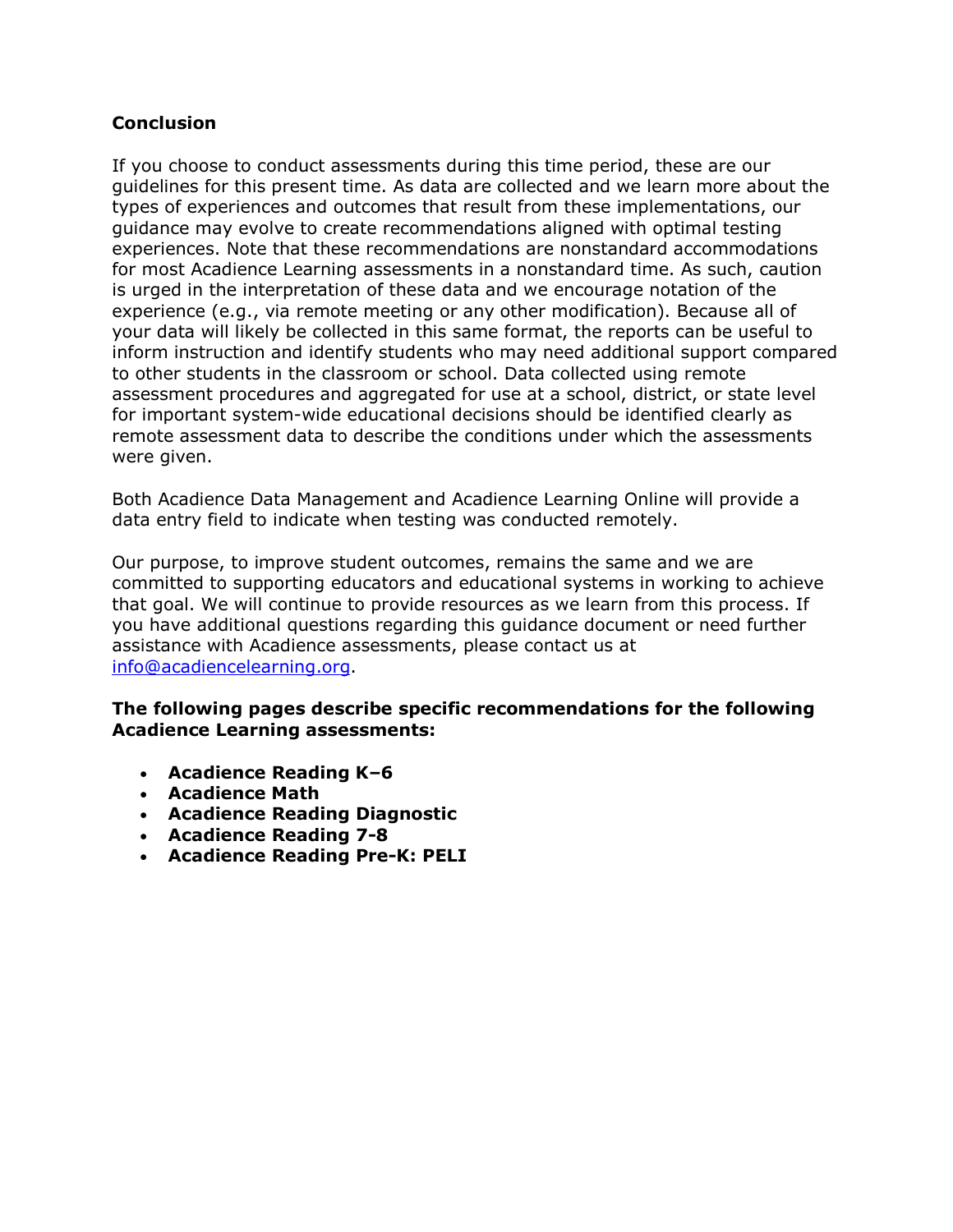## **Guidance Specific to Acadience Reading K–6**

- 1. For measures that require student materials (*LNF, RAN, NWF, ORF, Retell*), the assessor does the following:
	- a. Download the appropriate student materials from Acadience Learning.
	- b. Have your scoring booklets ready (either purchased from Voyager Sopris Learning or downloaded from Acadience Learning), or if using ALO, have the tablet ready to score the selected measure.
	- c. When you are face-to-face online with the student and audio and video are established and working, take a few minutes to establish rapport with the student and describe the purpose of the session.
	- d. Pull up the appropriate student materials for that student on your computer screen.
	- e. When you have the appropriate student materials on your screen, give the standardized directions.
	- f. At the point in the directions where it says to show the form to the student, share the window with appropriate student materials with the student.
	- g. Follow along and score on the printed scoring booklet or touchscreen tablet device.
- 2. For measures that do not require student materials (*FSF, PSF*), the assessor does the following:
	- a. Have your scoring booklets ready or, if using ALO, have the tablet ready to score the selected measure.
	- b. When you are face-to-face with the student with audio and video working, give the standardized directions.
	- c. Follow along and score on the printed scoring booklet or touchscreen tablet device (ALO).
- 3. The *Maze* assessment may be administered to the student using paper/pencil or ALO.
	- a. When conducting the Maze assessment remotely with paper/pencil,an adult proctor will be required to (a) give the form to the student, (b) sit with the student while the form is being administered, and (c) take a picture of the form and text or email the picture to the assessor or return the completed form to the school in a sealed envelope provided by the school.
	- b. When conducting the Maze assessment remotely using ALO, the assessor must provide the student with the appropriate login page and the unique 4-digit code. The student must enter the 4-digit code and then select their name to signal the assessor they successfully logged in. The assessor will then give the standardized directions to the student and instruct the student to begin.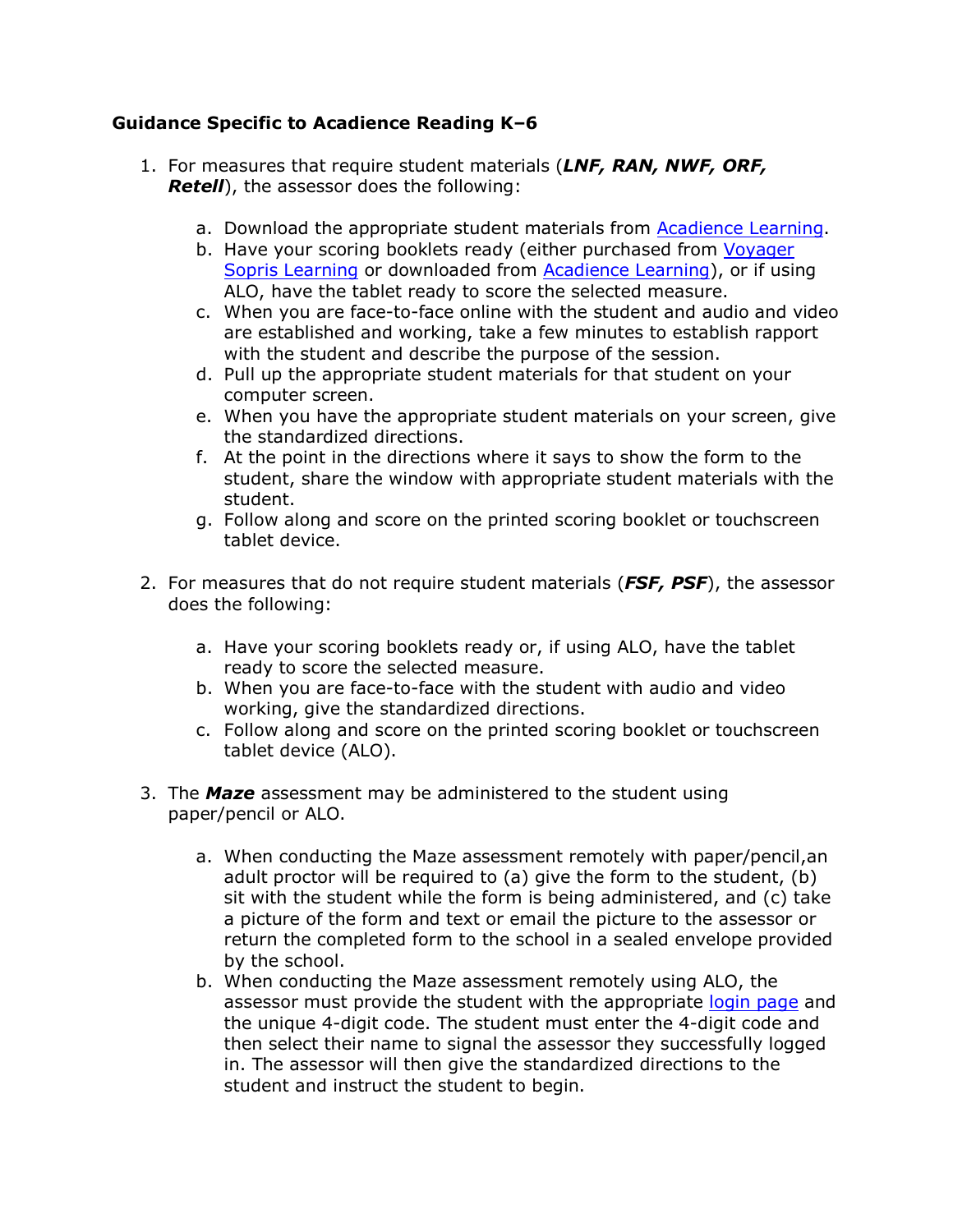c. When assessing the student with paper/pencil, enter the scores into Acadience Data Management (ADM) and indicate in the appropriate field that the assessment was administered remotely. When assessing the student with ALO, indicate that the assessment was administered remotely when prompted. All scores are already entered and reports are available.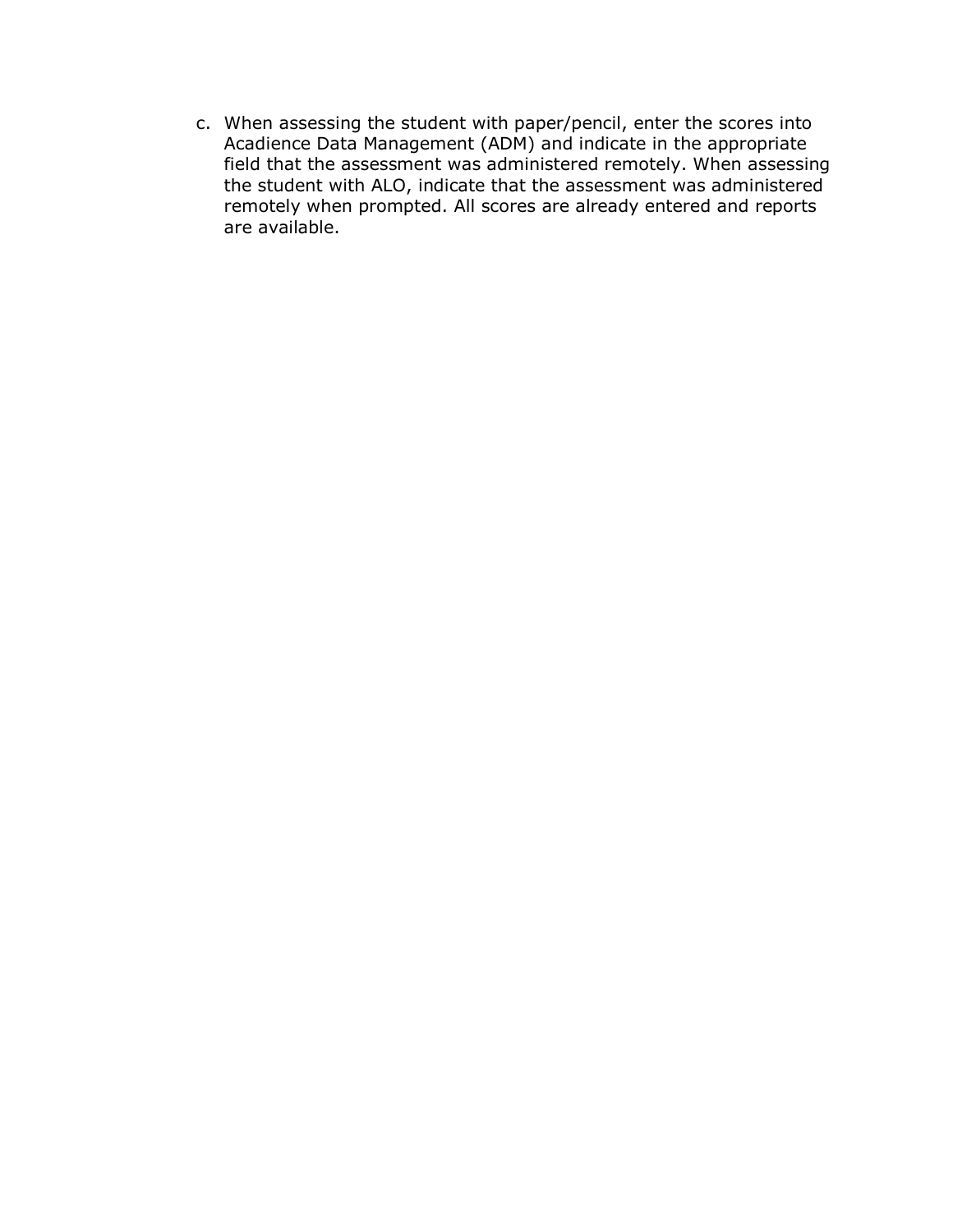## **Guidance Specific to Acadience Math**

- 1. For measures that require student materials (*BQD, NIF, AQD, and MNF*), the assessor does the following:
	- a. Download the appropriate student materials from Acadience Learning.
	- b. Have scoring booklets ready (either purchased from Voyager Sopris Learning or downloaded from Acadience Learning).
	- c. When you are in a virtual face-to-face meeting with the student with audio and video working, pull up the appropriate student materials for that student on your computer screen.
	- d. When you have the appropriate student materials on your screen, give the standardized directions.
	- e. At the point in the directions where it says to show the form to the student, share your screen with the student.
	- f. Follow along and score on the paper/pencil scoring booklet.
- 2. For measures that do not require student materials (*NNF*), the assessor does the following:
	- a. Have your scoring booklets ready (either purchased from Voyager Sopris Learning or downloaded from Acadience Learning).
	- b. When you are in a virtual face-to-face meeting with the student with audio and video working, give the standardized directions
	- c. Follow along and score on the paper/pencil scoring booklet.
- 3. Computation and Concepts and Applications:
	- a. Conducting the paper/pencil version of the *Computation and Concepts and Applications* assessment remotely will require an adult proctor to (a) give the form to the student, (b) sit with the student while the form is being administered, and (c) take a picture of the form and text or email the picture to the assessor or return the completed form to the school in a sealed envelope provided by the school.
- 4. Enter data into Acadience Data Management (ADM) and indicate in the appropriate field that the assessment was administered remotely.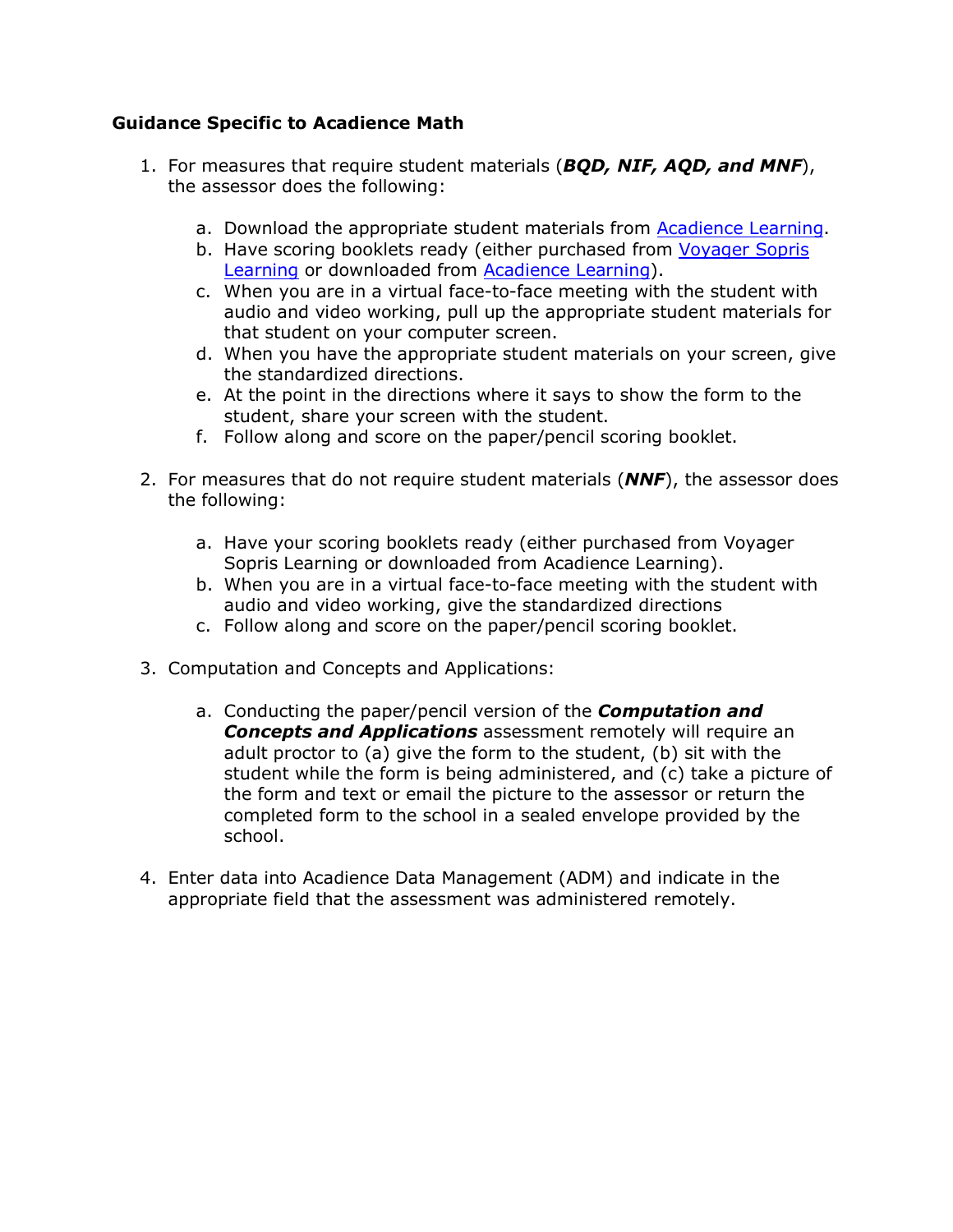#### **Guidance Specific to Acadience Reading Diagnostic Assessments (PA, WRD and CFOL)**

- 1. For measures that require student materials (*PA Sections A1, A2, D1, D2, E1, E2, E3; WRD QS, WRD Forms 1 – 5 (all sections); CFOL Sections A1, A2, C1 – C4, D1 – D4, E1, E2, F1 – F3, & G*), the assessor does the following:
	- a. Download the appropriate student materials from Acadience Learning.
	- b. Have your scoring sheet(s) ready (purchased from Voyager Sopris Learning).
	- c. When you are face-to-face online with the student and audio and video are established and working, take a few minutes to establish rapport with the student and describe the purpose of the session.
	- d. Pull up the appropriate student materials for that student on your computer screen.
	- e. When you have the appropriate student materials on your screen, give the standardized directions.
	- f. At the point in the directions where it says to show assessment materials to the student, share the window with appropriate student materials with the student.
	- g. Follow along and score on the scoring sheet(s).
- 2. For measures that do not require student materials (*PA Sections B1, B2, C1, & C2; CFOL Sections B1, B2, D5, & E1*), the assessor does the following:
	- a. Have your scoring sheet(s) ready for the selected section(s) of the assessment.
	- b. When you are face-to-face with the student with audio and video working, give the standardized directions.
	- c. Follow along and score on the scoring sheet(s).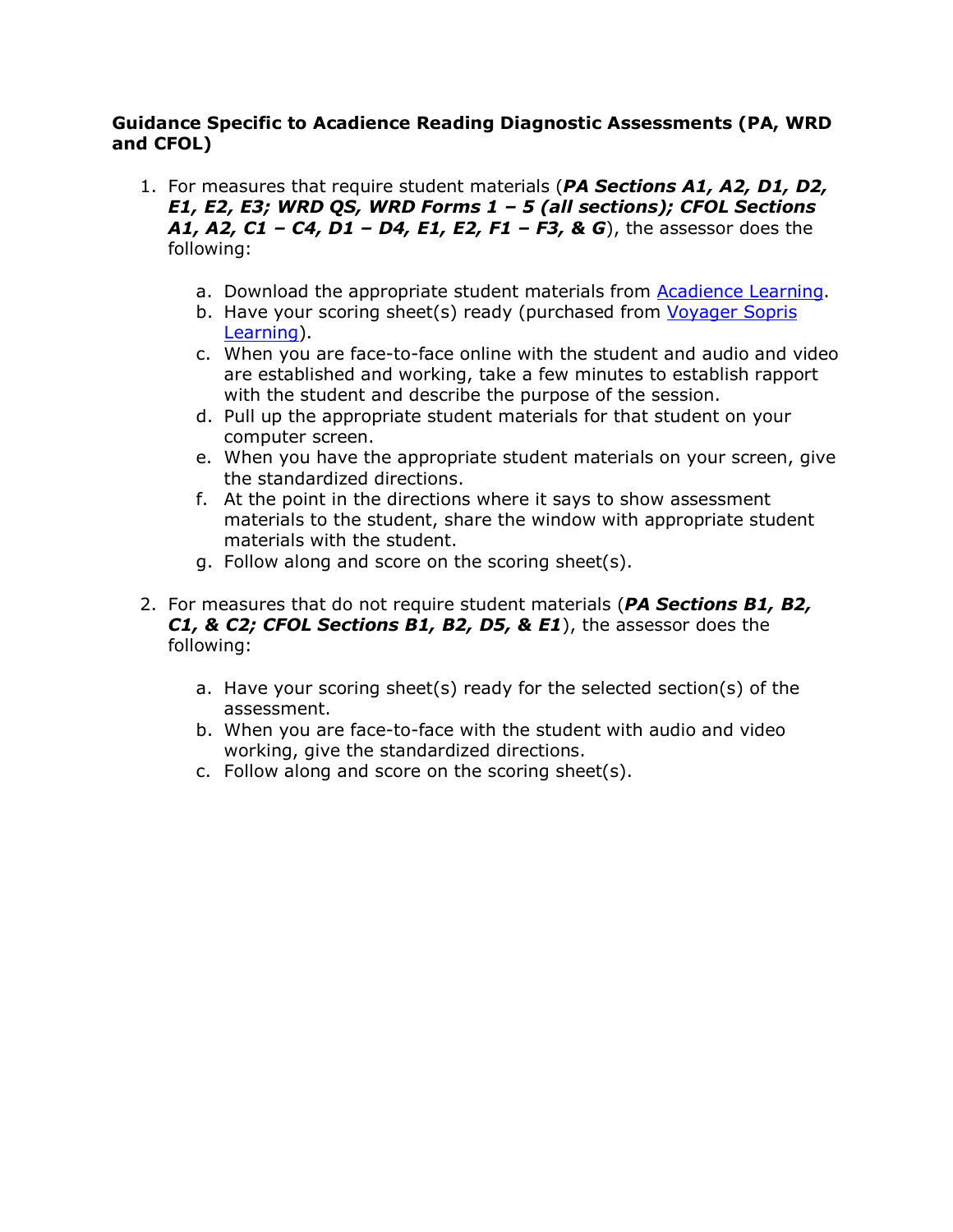## **Guidance Specific to Acadience Reading 7-8**

- 1. The Maze and Silent Reading measures may be administered to the student using paper/pencil.
	- a. When conducting the Maze assessment remotely with paper/pencil, an adult proctor will be required to (a) give the form to the student, (b) sit with the student while the form is being administered, and (c) take a picture of the form and text or email the picture to the assessor or return the completed form to the school in a sealed envelope provided by the school.
	- b. When assessing the student with paper/pencil, enter the scores into Acadience Data Management (ADM) and indicate in the appropriate field that the assessment was administered remotely.
- 2. Oral Reading
	- a. Download the appropriate assessment materials from acadiencelearning.org.
	- b. Print the needed pages from the scoring booklets.
	- c. When you are in a virtual face-to-face meeting with the student with audio and video working, pull up the appropriate student materials for that student on your computer screen.
	- d. When you have the appropriate student materials on your screen, give the standardized directions.
	- e. At the point in the directions where it says to show the form to the student, share your screen with the student.
	- f. Follow along and score on a printed scoring booklet.
	- g. When assessing the student with paper/pencil, enter the scores into Acadience Data Management (ADM) and indicate in the appropriate field that the assessment was administered remotely.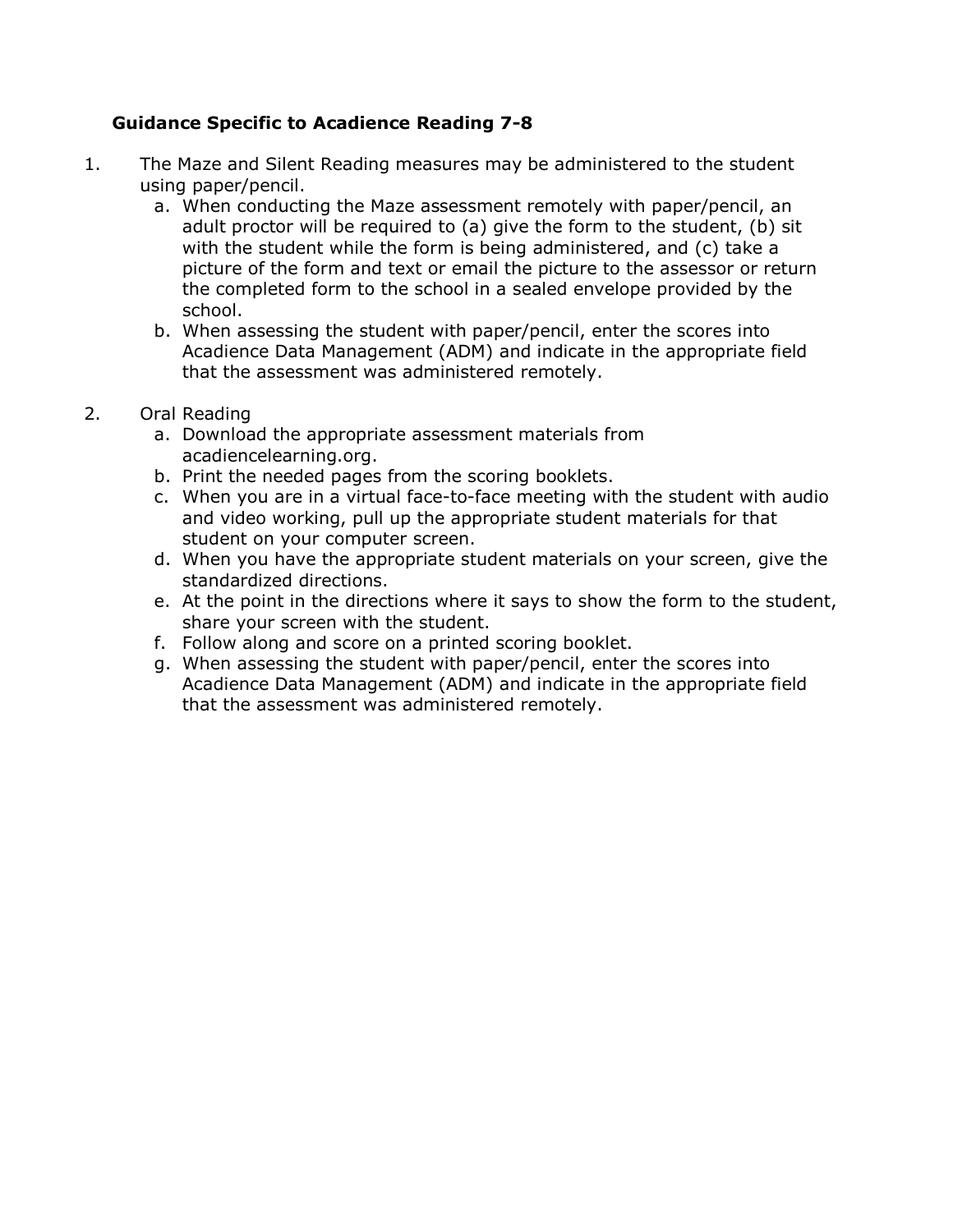#### **Sample Parent/Guardian Letter**

Dear [parent/guardian name],

The teachers and administrators at our school are committed to supporting students' educational needs. As part of this commitment, our teachers will be meeting individually with all students to do a brief assessment as a progress check on their reading skills. The purpose of this assessment is to find out what students have learned and can do independently and what we still need to teach. With the changes in our past school year your child may have forgotten some things and that's typical. We typically do this assessment with each student in person, but this year we will be doing the assessment through a virtual meeting. To make this happen we will need help from an adult at your home. The meeting will take approximately 15-20 minutes including set up. Please select the best time for you and your child on this Google Doc link [insert link or hyperlink].

Here are the materials you will need:

- 1. Computer, laptop, or tablet. Headphones or earbuds, computer speaker and microphone are fine too. Alternatively have a phone available for audio.
- 2. Internet connection
- 3. Quiet space free from distractions as much as possible
- 4. If you have received a packet of materials identified for use during this session please have that available. It contains a few papers you will leave with the child. The packet of materials for the meeting session should not be opened before the session.
- 5. If your child wears glasses or hearing aids please make sure they have them for this session.
- 6. If your child has a 504 or IEP that includes testing accommodations, please contact the school for further guidance on accommodations.

Laptop, desktops and tablets are all great options. A mobile phone will be too small for the student to complete the tasks, but may be workable for those tasks that only need audio. You may need to stack a laptop on books or some other creative solution so please take a few minutes before our meeting to have that ready. If using a tablet please have a stand or a way for the child to see it upright.

Here is what you (or the adult who will be helping) will need to do:

- 1. If possible, please set up your computer and phone in a space with minimal distractions.
- 2. Make sure the internet connection, microphone/speaker or headphones and computer camera are working, and that the camera is in a position to see the student and for the student to be able to see the screen at eye level
- 3. Standby for a quick audio and camera check before we get started.
- 4. If a packet of papers has been provided for the meeting, set the papers face down in front of the student. (If you need papers they will be provided before the meeting.)
- 5. If your child is in kindergarten or first grade, or if you think your presence will help your child to stay focused and pay attention, you are invited to stay for the assessment. During the assessment, you may help your child to pay attention, but it is important that the student answer all of the questions and do all of the reading independently, that is, without any help. By seeing what students can and cannot do independently your child's teachers will better know how to tailor their instruction to meet your child's needs.

If you have any questions please feel free to reach out by phone or email.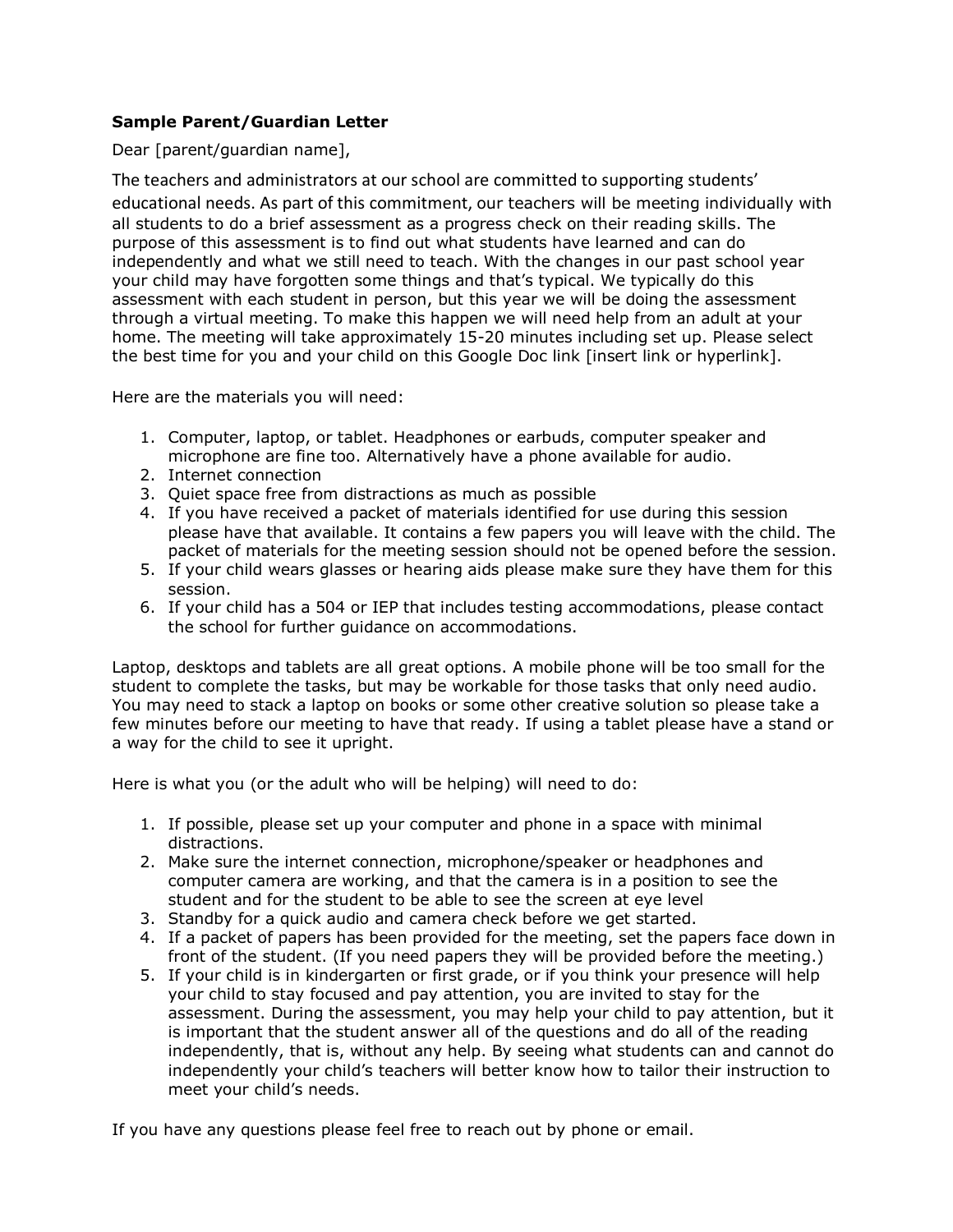# **Guidance Specific to Acadience Reading Pre-K: PELI**

#### **Materials**

#### Assessor

- **Computer with camera and speaker**.
- **Software for video conferencing.** Ideally, you will want to use a remote platform in which you can see the child on your screen at the same time as you are sharing your screen and the slide presentation with the child. Specific instructions for Google Meet and Zoom are provided in separate documents.
- **PowerPoint or other PowerPoint compatible presentation software**. (e.g., Google Slides, Keynote) (Note: if you convert the PowerPoint to other presentation software, the animations and/or sound may not work. We recommend that you use PowerPoint within your video conferencing platform.)
- **PELI Remote Assessment Slide Deck** for the PELI form you will be administering (download slide deck from https://acadiencelearning.org/remote-testing-acadiencepeli-materials-download)
- **Score form and directions**. We have made minor modifications to the assessment directions for remote assessment. To minimize the number of papers you will need during the assessment, we developed a 3-page document for the book that contains the directions and the score form in a single document. There are two options you can use for score forms and directions. You can use either: a) the Notes on the slide deck along with the standard PELI Score Form or b) the Remote Assessment Score Form with Directions.
	- $\circ$  Option a: The remote directions are included in the Notes on the slide deck. If you have two displays (e.g., a laptop and external monitor) or are using a remote platform that allows you to see the notes as you present, you will be able to read the directions from your computer as you conduct the assessment. You can then use the standard PELI score form for the book you are administering.
	- $\circ$  Option b: If you cannot see the notes on your monitor as you present, you will need a hard copy of the PELI remote directions and score form for the PELI book you are administering (download directions/score form from https://acadiencelearning.org/remote-testing-acadience-peli-materialsdownload)

#### Family and Child

- **Computer with camera and speaker**
- **Virtual meeting software**

#### **Schedule the assessment**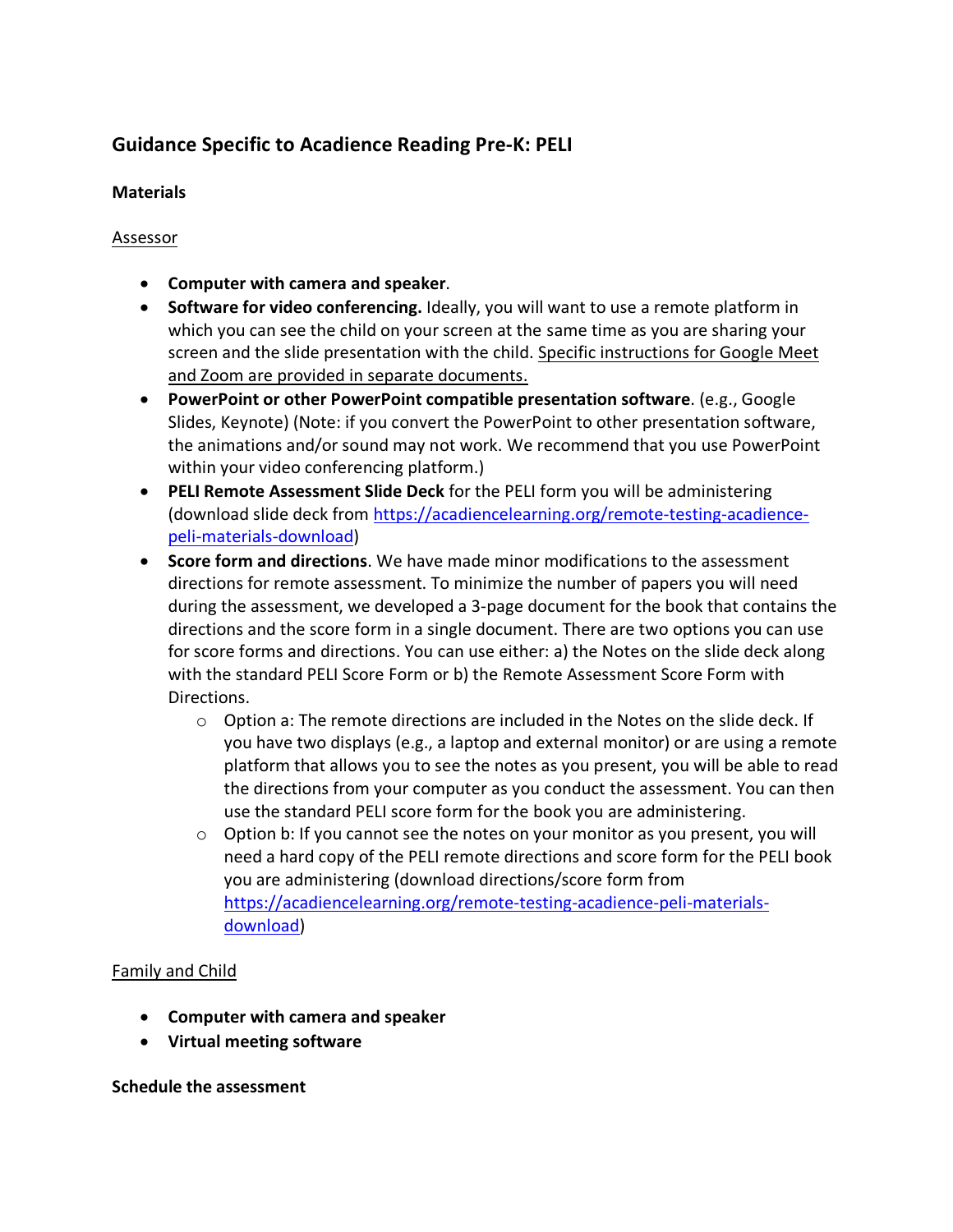- If regular one-on-one meetings are a part of the school routine, the PELI assessment may be done during one of the regularly scheduled sessions. Otherwise, a meeting time will need to be scheduled for the assessment.
	- $\circ$  We recommend waiting to conduct benchmark assessments after the child and family have time to get used to the school routine and technology that is being used for remote/distance learning.
	- $\circ$  Plan for at least 30 minutes for the assessment. This allows enough time to get set up, establish rapport, and get the child and caregiver comfortable with the process.
	- $\circ$  If scheduling multiple assessments on the same day, build in buffer time between meetings. This allows for ample time if a session goes long and also provides time for you to score the assessment and make any notes you wish to capture following the assessment meeting while the interaction with the child is still fresh.
- Your school may already use calendar/scheduling software and have a process for scheduling parent teacher meetings. Such software significantly simplifies the scheduling process.
- Once the meeting is scheduled, send a meeting invitation with a link.
- Send a reminder the day before the meeting, with contact information (or a link) in case the parent/caregiver needs to reschedule.

# **Send meeting information to parents/caregivers**

- Send a letter to parents/caregivers (via email, snail mail, or other communication networks used by the school). The letter should contain the day/time of the meeting as well as any other information that will be helpful in facilitating a positive virtual assessment experience including:
	- o The purpose of the assessment
	- o How the assessment will be conducted
	- o How long the assessment will take
	- o Expectations for parents'/caregivers' role during the assessment
	- o Technology needs
- A sample letter is included in this guidance document.

# **Prepare for the Assessment**

- Download the appropriate PELI Remote Assessment Slide Deck for Benchmark 1 (Beginning of Year), Benchmark 2 (Middle of Year), or Benchmark 3 (End of Year):
	- o PK 3 /4 Benchmark Form 1: *Time for Bed* (for children who are two years away from kindergarten entry)
	- o PK 4 /5 Benchmark Form 1: *Cooking with Mom* (for children who are one year away from kindergarten entry)
	- o PK 3 /4 Benchmark Form 2: *A Day at the Playground* (for children who are two years away from kindergarten entry)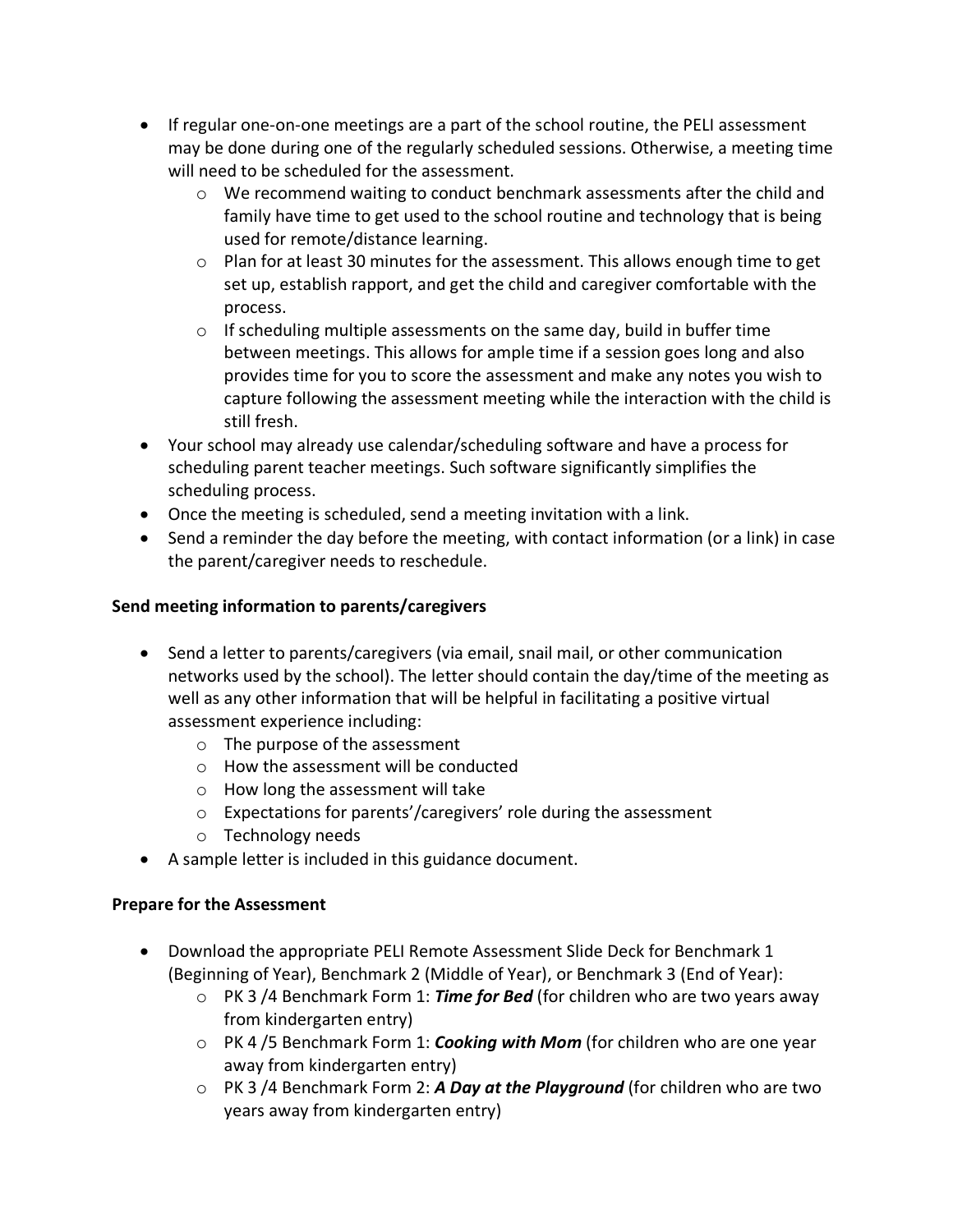- o PK 4 /5 Benchmark Form 2: *Show and Tell at School* (for children who are one year away from kindergarten entry)
- o PK 3 /4 Benchmark Form 3: *On the Farm* (for children who are two years away from kindergarten entry)
- o PK 4 /5 Benchmark Form 3: *A Day at the Beach* (for children who are one year away from kindergarten entry)
- Download the corresponding PELI Remote Assessment Directions-Score Form or get the score form (if you have two monitors) for the book you will be administering.
- Adjust your settings for PowerPoint (if using Google Meet see attached document) and/or the remote platform so that you will be able to see the child while you are also showing your screen.
- Plan logistics for the assessment. You will need to run the PPT, give the directions, and score as you go.
	- o We recommend using a clipboard or other thin hard surface to hold the score form on your lap.
	- $\circ$  The PowerPoint is set up so that you can control it with a simple click of the key to animate or advance the slide. The only time you may need to use your mouse will be if you discontinue a subtest and need to advance the slide. Thus, consider using your nondominant hand to click the key to animate/advance slides, and your dominant hand for scoring.

#### **Practice**

- Become familiar with the remote platform that you will be using.
- Review the PELI benchmark form you will be administering, including all of the items for each subtest.
- Review scoring procedures for each subtest, including the Scoring Guides for Picture Naming (Appendix F), Tell About (Appendix G), and Comprehension (Appendix H) in the PELI Assessment Manual.
- Open up the Slide Deck on your computer in presentation mode. Click through the slides to be sure the slides and all of the animations work.
- Click through the slides again, this time saying the directions as you click through the slides. Practice marking the score form as you go.

# **Conduct the Assessment**

- Have the PELI Remote Assessment Power Point open on your desktop. If you are not using the directions in the notes on the slide, you will need to have a hard copy of the Remote Assessment Administration Directions accessible. It is a good idea to close any other documents you have open on your desktop.
- Check the settings on the remote platform you are using to enable you to see the child at the same time you are showing your screen.
- Log into the meeting platform that you will be using a few minutes before the scheduled meeting. Check your video and audio.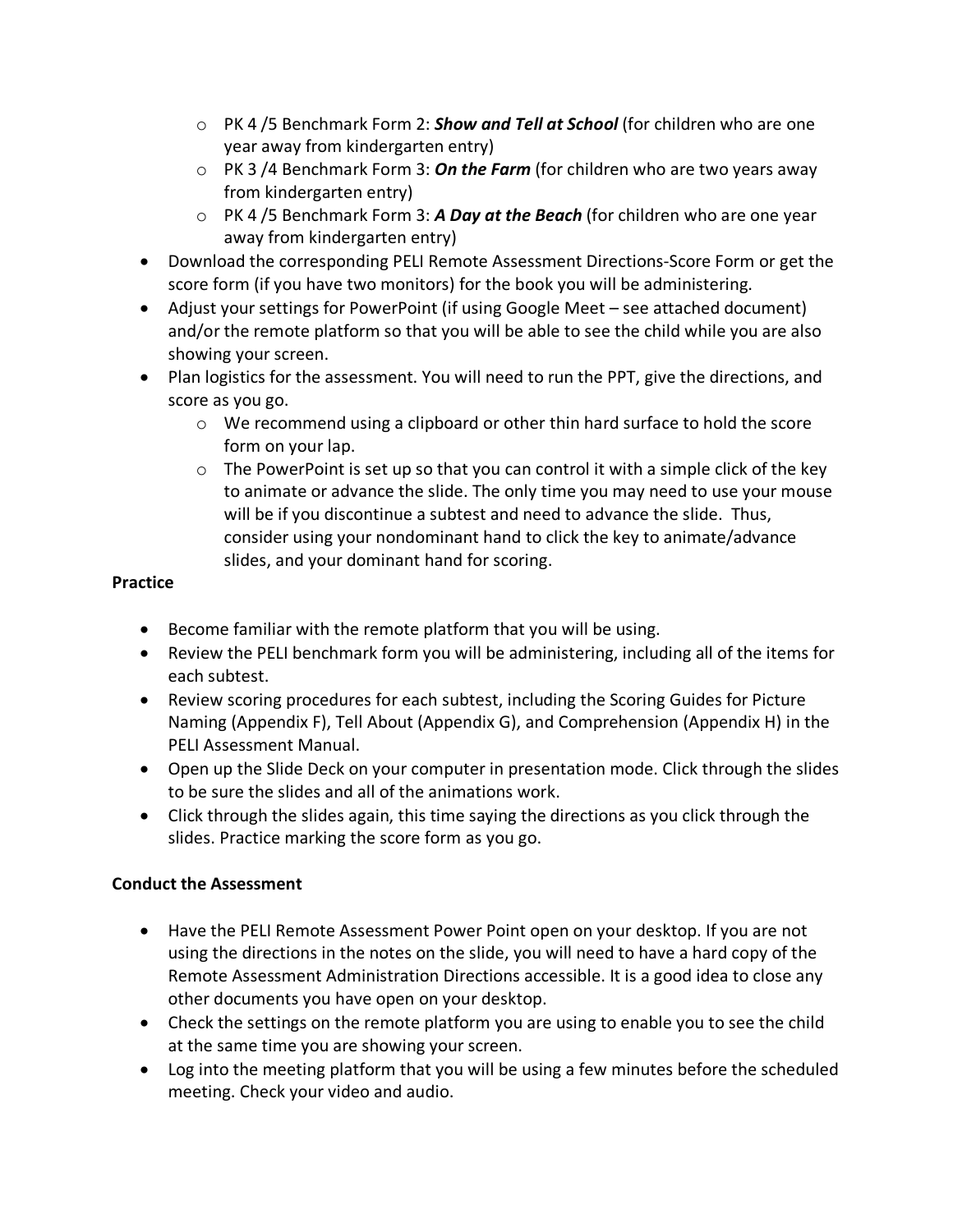- When the caregiver logs in, greet the caregiver and child. Chat for a few minutes and help the caregiver to trouble shoot any technology issues.
- Explain the assessment purpose and process and remind the caregiver that you want the child to participate in the activities independently, without any help other than helping the child to stay focused on the activity at hand. A sample script is provided below:
	- $\circ$  We are going to be looking at a story and doing some activities on the computer today. I am going to show some pictures and ask (child) some questions. It is important that (child) do all of the activities without any extra help. You can help (child) to stay with me and to pay attention to what is on the computer screen. I will let you know if there is anything else I would like you to do.
	- o I want you to know that we don't expect (child) to know everything that I am going to ask. Children at this age are still learning these things. We do this assessment so that I have a good idea about which things (child) and all of the other children in the class need to learn this year.
	- $\circ$  I also know that this is a new and different situation, and children don't always act the same in this situation as they do at home, so when we are all done, you can let me know how you think it went.
	- o Do you have any questions before we begin?
- Consider recording the assessment if that is allowed by the district or your preschool program. This will allow you to go back to the recording (as needed) as you complete scoring.
- When you and the caregiver and child are ready to begin, share your screen.
- In most platforms will be given various options for sharing such as sharing your full desktop or an individual document. Select the PELI PowerPoint slide deck.
- Open Slide Slow mode in PowerPoint.
- The first slide is a picture of cats. It is there so that you can tell if the screen share is working. Follow the directions for the slide.
- Click to the first slide the cover of the book and begin. Follow the administration directions provided and score along on the PELI score form as you go.